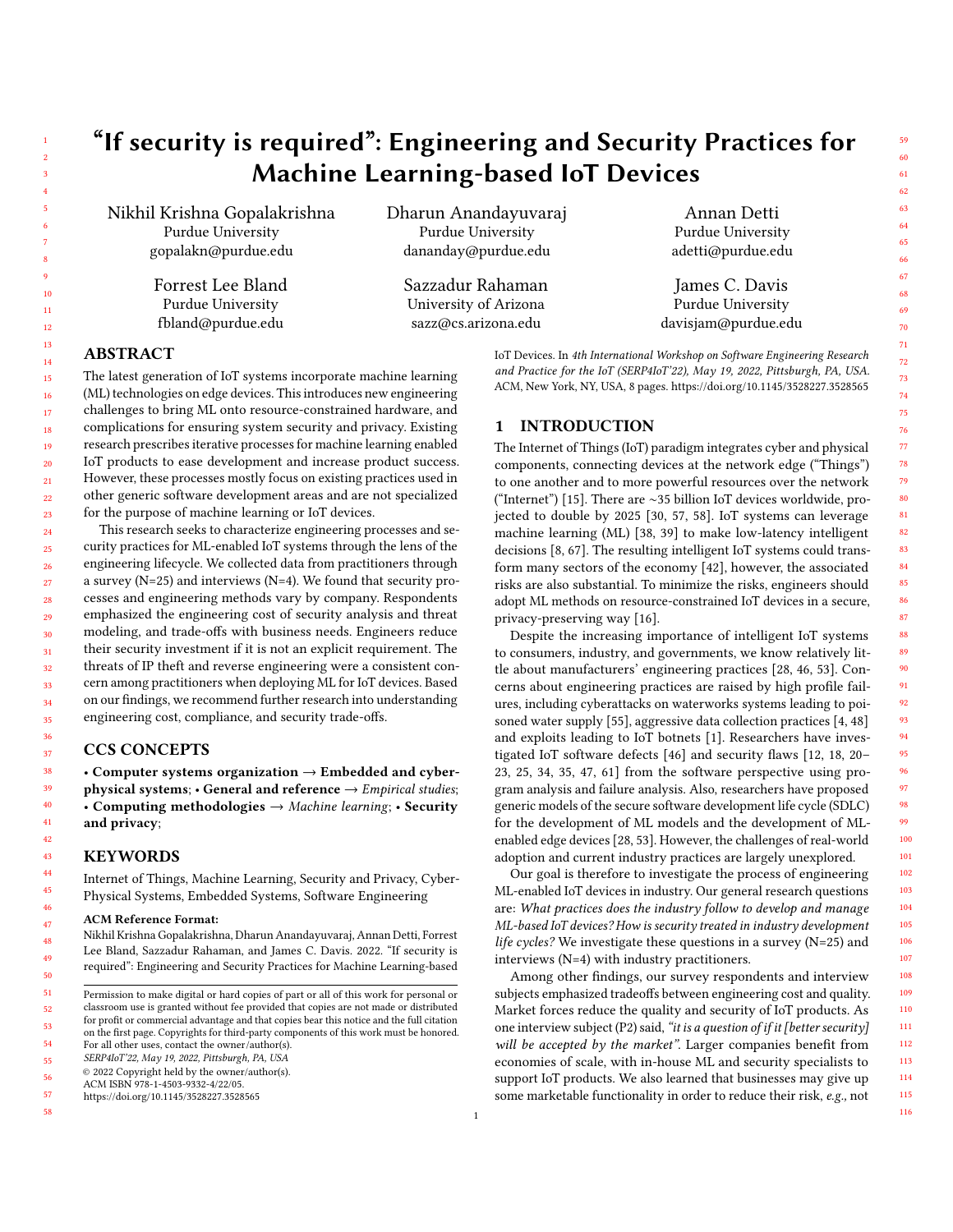storing user data on IoT devices. Across several industry sectors, another common worry is the reverse engineering of proprietary ML models.

## 2 BACKGROUND

174

This research is motivated by an industry trend towards computing systems with intelligent components at the network edge, and the associated security and privacy implications. Definitions of an "IoT device" vary [\[56\]](#page-7-18); we consider devices with sensors and/or actuators, a network connection, and limited resources in memory, power, and computation [\[33,](#page-7-19) [66\]](#page-7-20). Resource-constrained IoT systems combine sensing and communication capabilities with low cost [\[50,](#page-7-21) [70\]](#page-7-22).

Engineering process for IoT: Engineering processes for IoT systems are complex because IoT systems are inherently distributed and resource-constrained, and have physical components alongside virtual ones [\[68\]](#page-7-23). Figure [1](#page-2-0) depicts a generic engineering lifecycle for ML-based IoT systems, which we used to design our study. This lifecycle combines several existing works [\[2,](#page-6-9) [28,](#page-7-8) [53\]](#page-7-10). In this model, IoT engineering is a five-step iterative process:

Specification: The purpose of the product is defined, perhaps constraining the hardware and software components.

Design: Decisions are made about system architecture, frameworks are selected, and evaluation techniques are chosen.

Development: Design decisions are implemented using development frameworks. The ML model is optimized by tuning hyperparameters, reducing the computational complexity of the model (eg: deep learning-based models), and manipulating network blocks [\[26,](#page-7-24) [40\]](#page-7-25). The implementation targets a hardware profile but not specific devices, to promote portability.

Deployment: The developed solution is deployed to the target hardware. Deployment-time optimizations such as pruning help fit the model into the IoT device constraints [\[39\]](#page-7-5). Optimization strategies are standardized, but the parameters vary based on the available resources of the target hardware [\[53\]](#page-7-10).

152 153 154 155 156 157 158 Audit: Here the software components have been deployed to the hardware components, and engineers determine whether the system specification is met. Concerns may be raised about performance goals, fault tolerance [\[31,](#page-7-26) [59\]](#page-7-27), or security vulnerabilities. Engineers consider traditional threat models as well as those specific to the use of ML. For example, researchers have proposed attacks involving corrupted training data [\[69\]](#page-7-28) or reverse engineering a model [\[49\]](#page-7-29).

159 160 161 162 163 164 165 166 167 Security in IoT: Security is a cross-cutting concern for engineered systems [\[51\]](#page-7-30). Security is increasingly incorporated throughout the engineering life cycle (Figure [1\)](#page-2-0) [\[41\]](#page-7-31). However, IoT developers find security challenging and complicated [\[46\]](#page-7-9). Engineering teams feel responsible for security, but often lack a formal security process [\[9,](#page-6-10) [45,](#page-7-32) [63\]](#page-7-33). Functionality and deadlines are often prioritized over security [\[14,](#page-6-11) [24,](#page-6-12) [43\]](#page-7-34), and adding security to resourceconstrained devices penalizes power consumption, latency, and throughput [\[11,](#page-6-13) [60\]](#page-7-35).

168 169 170 171 172 173 Although this engineering process model for ML-based IoT development is a promising start, the research community still lacks insight into industry practices. This knowledge gap hinders our understanding of industry-wide problems and challenges towards building and maintaining secure ecosystems. This study is a step towards filling that gap.

## 3 RESEARCH QUESTIONS

To understand the processes and challenges of engineering secure ML-enabled IoT systems, we posed five research questions across two themes. The first theme explores ML engineering in a resourceconstrained context, with implications for IoT system trustworthiness (e.g., affecting security and privacy). The second theme examines cybersecurity practices for these systems.

#### Theme 1: Applying machine learning on IoT devices

- RQ1: What are the common practices for bringing ML to resourceconstrained edge devices? (Process model steps 3a-3d)
- RQ2: What are the challenges and consequences developers face due to resource limitations in developing ML software for edge devices? (Steps 3a-3d)

#### Theme 2: Engineering secure IoT systems

- RQ3: How do engineers incorporate security into the IoT engineering process? (Steps 1-5)
- RQ4: How do engineers reason about trust in ML-based IoT systems? (Step 4)
- RQ5: What other factors affect security practices in IoT engineering? (Steps 1-5)

## 4 METHODOLOGY

Given our research questions, we chose an exploratory methodology [\[54\]](#page-7-36) — a mixed quantitative and qualitative approach to explore a phenomenon and develop new research questions. We elicited coarse data with a survey, and detailed insights using interviews.

#### 4.1 Survey

Instrument design: We designed a ∼10-minute, 32-question survey instrument aligned with our research questions. We drew on existing literature for seven demographic questions [\[10,](#page-6-14) [13\]](#page-6-15), and developed the other questions using best practices in survey design [\[29\]](#page-7-37). The initial set of questions were based on our own industry experience working with ML on IoT devices, and then refined through discussion with practitioners. To test validity and length, we administered the survey to two practitioners and further refined it based on their feedback.

Survey distribution: Given the specialized nature of the engineering security practices under consideration, we distributed the survey widely: on the public platforms Reddit, Hacker News, and TowardsAI; through our personal networks via Facebook and LinkedIn; and on our departmental mailing list. We also asked survey respondents to share the link with their colleagues (snowball sampling [\[36\]](#page-7-38)). The survey was published in the last week of March 2021 and closed after 5 weeks. We incentivized survey participation with a 1-in-50 chance of winning a \$50 gift card.

Analysis method: We analyzed the data using reports generated using the Qualtrics platform. We examined the data from each question, aggregated across all participants. In order to have a uniform scale of results, we have represented all the data in the survey in terms of the percentage of total responses in the diagrams for the purpose of visualization.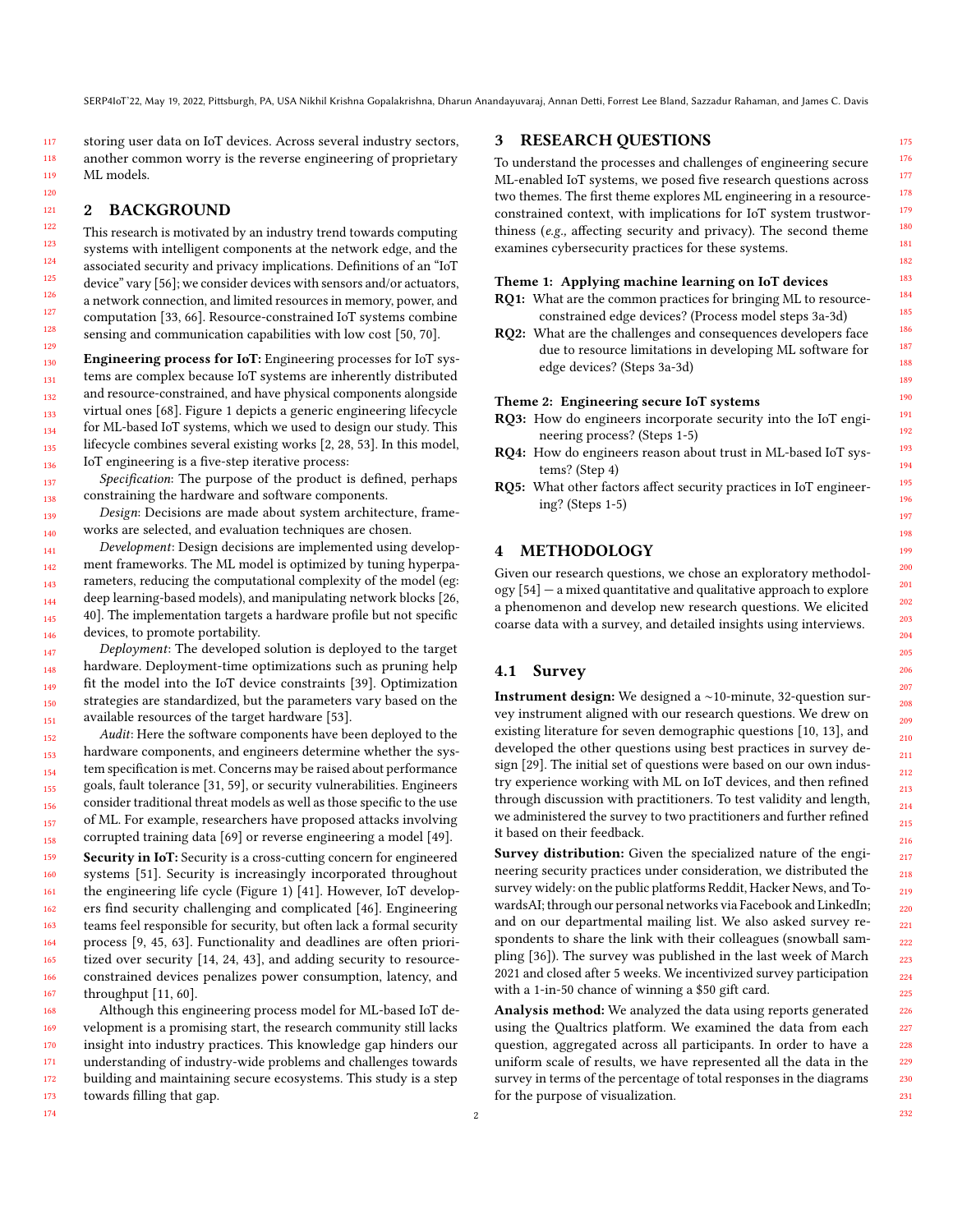<span id="page-2-0"></span>

Figure 1: An engineering lifecycle for machine learning-based IoT devices. It combines several models including the SDLC [\[2,](#page-6-9) [28,](#page-7-8) [53\]](#page-7-10).

#### 4.2 Interviews

Protocol design: We designed our interview protocol as an extension of the survey questions. We observed survey responses and developed questions around areas where the survey respondents disagreed or gave unexpected answers. The interview followed a semi-structured interview, with 8 planned questions to permit a 30-40 minute conversation with each subject [\[27\]](#page-7-39). To test validity and length, we piloted the interview protocol with one practitioner. Participant recruitment: We recruited interviewees from the

survey respondent pool. Survey respondents had experience in ML and IoT engineering, making them good candidates for a longer interview. Survey respondents could indicate if they were interested in a follow up interview, incentivized with a \$25 gift card. We contacted all interested respondents, and interviewed any who replied and completed the interview consent form.

Participant privacy: Audio recordings of interviews were transcribed by a third-party service. We anonymized participant PII (e.g., names of people and companies) before analysis.

## 4.3 Collected data

Survey: We received a total of 25 survey responses, of which were fully completed. Given the few full responses, we also analyzed the available data from partial responses. The median partial respondent completed 42% of the survey.

Interview: We interviewed 4 experts, with a range of positions and professional experience. The interviews comprised 140 minutes of audio recordings.

## 5 RESULTS AND ANALYSIS

We present results corresponding to our RQs. To simplify the presentation, we synthesize survey and interview data for each question.

#### 5.1 Demographics

Survey respondents (Figure [2\)](#page-2-1) hold bachelor's degrees in computer science, software engineering, computer engineering, or electrical engineering; work primarily in the sectors of consumer electronics (27%), IT & telecommunications (22%), automotive (20%), and healthcare & biomedical (15%); and learned about ML techniques

<span id="page-2-1"></span>

Table 1: Interview Subjects

<span id="page-2-2"></span>

| Identifier     | Role (Company type)                    | Experience |
|----------------|----------------------------------------|------------|
| P1             | Principal System Architect (HW vendor) | 20 years   |
| P <sub>2</sub> | Senior developer (HW vendor)           | 20 years   |
| P <sub>3</sub> | Chief Architect (Start-up)             | 30 years   |
| P <sub>4</sub> | ML Engineer (ML services)              | 3 years    |

from university coursework (41%), self-taught (37%), and from corporate training (20%). They work at a range of company sizes, from under 50 employees (36%) to over 2,000 (32%). They have a range of experience applying ML in software engineering, ∼30% more than 5 years and ∼70% fewer. At their companies, they reported an almost equal distribution of ML deployment experience: from initial exploration/prototyping stages to "multiple projects" to extensive multi-platform experience (Figure [4\)](#page-3-0).

Interview subjects (Table [1\)](#page-2-2) had a range of job roles, and experience in sectors including manufacturing, consumer electronics, defense, and medical devices.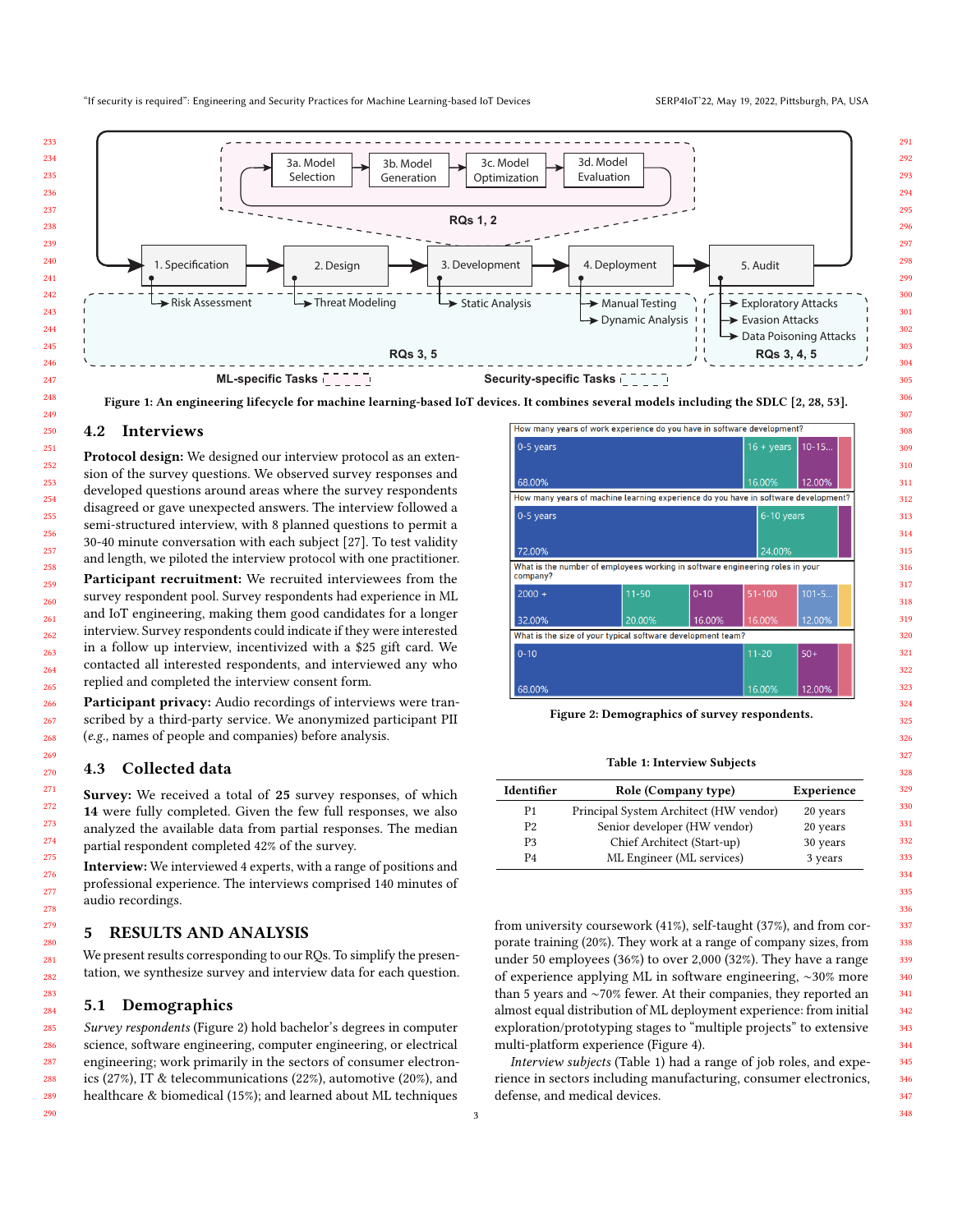5.2 Theme 1: Machine Learning for IoT Devices RQ1: Common ML practices for IoT. ML modeling: ML algorithms are one ingredient of next-generation IoT systems. We asked survey respondents and interview subjects where their models come from. Survey respondents rely on academic research, re-using models entirely or tailoring them to their company's needs (Figure [3\)](#page-3-1). Notably, none of the survey respondents indicated that they follow product line development (i.e., , reuse models from one product to the next) for their ML models. P3 characterized the sources used by his start-up:

"In the ML world, [if] you don't read a paper every single day, you are in trouble...IEEE papers and...we also look at results that come out of Google, Facebook, Amazon and Microsoft."

Companies with deeper expertise also develop models internally; P1 said, "[My company's] research team does a lot of research around machine learning, and we...use the frameworks developed by them."

<span id="page-3-1"></span>

Figure 3: Source of ML models in practice.

ML development: TensorFlow/TF-Lite and PyTorch were the most popular modeling frameworks; Python and C/C++ were the most popular languages. To train and validate models, survey respondents follow standard practices: splitting training and testing data, applying K-fold/cross validation, etc.

Engineering processes: Our data show that the industry movement towards incremental development and agile methodologies [\[41\]](#page-7-31) includes IoT systems development. Among survey respondents, 48% report using "Agile" as their software development process, the most popular response. Our interview subjects concurred. As interviewee P3 said:

> "We tend to follow the agile flow...2 years ago we [were] mostly waterfall, the old-fashioned way...now...95% of...[our] programs [are agile]."

<span id="page-3-0"></span>

Figure 4: Survey data on ML maturity, software updates, and data collection.

This adoption includes the Continuous Integration/Continuous Deployment (CI/CD) approach. Half of the survey respondents said their teams incorporate ML models into the rest of their IoT systems during CI, 25% said "Before deployment", and only 16% said their integration occurred at software release time. Interviewee P3 said:

"At every stage of our Agile flow...[we have a] CI/CDbased validation flow...as part of the weekly sprints trying to meet accuracy, latency and throughput."

After IoT device deployment, many survey respondents report that they improve the ML models in their products by collecting new data and sending software updates (Figure [4\)](#page-3-0).

RQ2: ML challenges and consequences for IoT. ML on resourceconstrained devices: IoT engineers work within hardware constraints. Over 90% of survey respondents said they meet constraints by changing the software, not the hardware. To meet their resource constraints, our survey respondents said they use neural network pruning techniques including regularization, second-order methods, and variational dropout. As they do so, survey respondents said they struggle with decreased model performance (38%), memory constraints (23%), and insufficient expertise (23%) (Figure [5\)](#page-3-2). Interviewee P3 went into more detail:

> "From a technical perspective, one of the biggest problems that we face is the inability of standard tools to be able to squash a model into something that fits with a push of a button."

<span id="page-3-2"></span>

#### Figure 5: Survey data on ML resource constraints.

Our interview participants went into detail about their strategy for estimating ML model performance: back-of-the-envelope calculations. As P2 said:

> "I prefer Excel sheet because bringing emulator to a state that you can perform simulation takes time. And also building machine learning algorithms takes time. So it's better [to make a] crude estimate...using Excel sheet...and then simply prepare ML algorithms that simply relies on this crude estimate."

Working with customers: P4 noted the challenges of ensuring robustness as a customer requirement:

> "[Clients] give us the validation data set, but not the test data set...Then they used to run the inference at their end on the same device and validate if it works well on the test data set. Even slight changes...distortions...used to give bad accuracy...So if your model should be robust to such kind of things, then you need to have such kind of data in your training data set."

Edge-Cloud collaboration: Survey respondents described different architectures for data processing. Two-thirds follow a hybrid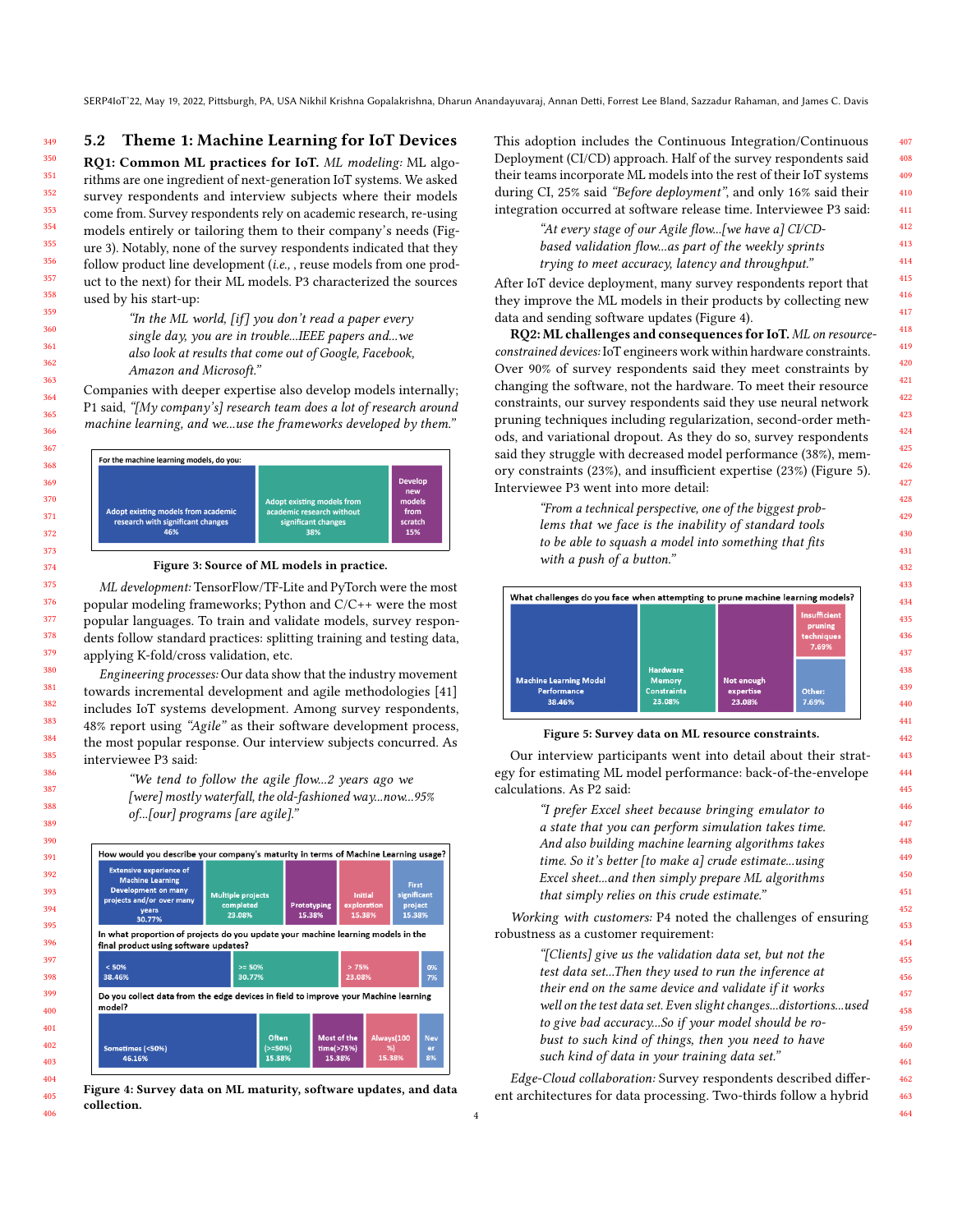strategy, with lighter-weight processing on IoT devices and heavyweight processing using Fog or Cloud systems. Edge-only processing was the second most common, and Cloud-only processing was rare. When placing computation on Edge devices, engineers reported working around the resource limitations of IoT devices.

#### 5.3 Theme 2: Secure IoT engineering

More than half of respondents have experienced a security vulnerability in their current product. One-third have dealt with 1–3 CVEs (Common Vulnerabilities and Exposures), and one-third with 4 or more. Understanding how they incorporate security and reason about trust in their engineering processes may help reduce CVEs.

RQ3: Incorporating security into IoT engineering. Security Analysis: We asked survey respondents to describe the processes their teams follow for security analysis. Code review (42%) and white-box analyses (21%) were the primary ways in which security checks are realized (Figure [6\)](#page-4-0). Survey respondents and interview participants also described conducting security reviews and creating mitigation plans. Interviewee P3 discussed integrating security into the ML development process:

> "It's not as if every member in the team is...[a security expert, but] they are [generally] aware of the pitfalls and needs. But...[we ensure that] a few experts are always there in the reviews."

For interviewees working in smaller companies, security analysis was part of every developer's job. In larger organizations, interviewees said that security analysis was done by dedicated security teams. However, developers are still involved and have some familiarity with security analysis methods.

<span id="page-4-0"></span>Which of these tools and methodologies does your team use for Security Analysis?



Figure 6: Methods for security analysis. This question was accidentally single-response, so we suppose the respondents interpreted this as primary method.

Threats and threat models: Our subjects said that security threat analysis was a common part of the development process, but with varying priority depending on the company size and available resources. Our interviewees indicated that the major threat they considered was the loss of intellectual property — reverse engineering of their ML models. Interviewee P1 said the biggest security challenge they face is in-memory re-engineering: "We try to mimic scenarios that can breach security...We are careful about snoop-out transactions." At P1's organization the same threat is considered:

"One common area where you can snoop things out in hardware is the Memory Management Unit...So if your MMU gets compromised, then you...have physical addresses and you can do whatever you want with it. So, secure hardware design become critical."

By nature, IoT devices interact with humans and the physical world. This makes privacy a concern for both developers and endusers. Interviewee P2 said privacy was the most difficult aspect of security analysis, and described his company's approach like this:

> "The privacy, it is the hard problem...it will be really visible to the market...We are trying to not store any private data that could be...used by hacker in any way....we are simply not trying to tackle such cases. And from my previous work...It was always an issue because it is a really hard problem. And it is really easy to...lose your name, lose your brand."

RQ4: Trust in IoT systems. Our interviewees identified trust in researchers, vendors, data, and tool chains.

As highlighted in Figure [3,](#page-3-1) survey respondents indicated trust in researchers through the common adoption of research prototypes. Interviewee P3 described how his company's ML model training process is dependent on security features provided by cloud computing platforms:

> "So in the fully cloud-based solutions we are largely dependent on...the goodness of the cloud. It's almost impossible to see what Azure, AWS, etc., are doing under the hood. So there's a large level of dependence on their security procedures."

P3 also noted his trust in development tool chains:

"We...are not doing a whole lot of analysis on weakness of...tools like TensorFlow. If TensorFlow...has a security hole, there is not much we do about it. ... [We] have wrappers that ensure there is some levels of encryption, unhackability before it...goes on to the eventual edge IoT device. But if you were to question the IDEs and tools chains having security bugs, there is nothing we can do about it."

P1 pointed out his assumptions of trustworthy data:

"We have to ensure that the [training] data...is from a trusted source, otherwise it becomes a nightmare."

RQ5: Other factors that affect IoT engineering. Process requirements and regulations: During our survey we asked participants about restrictions on their engineering processes and products (Table [2\)](#page-5-0). About half comply only with general quality processes (e.g., P3: "We are an ISO 9001:2015 company. We rigorously follow the ISO standards."). Other survey respondents comply with governmental safety and security regulations (26%), and with privacy regulations like GDPR and HIPAA (22%). In P1's organization, they prefer to work with metadata instead of data because of HIPAA requirements:

> "Once you start working with meta-data, then you don't really need...any private information...so, it becomes much easier."

P1 expanded on the difficulties of regulatory compliance:

"For example, anytime I'm working with the medical data, that becomes a very, very tricky situation...[you must] set up proper working environment and...ensure that the data is not leaving your trusted network...not just personal data, but also [its] trends"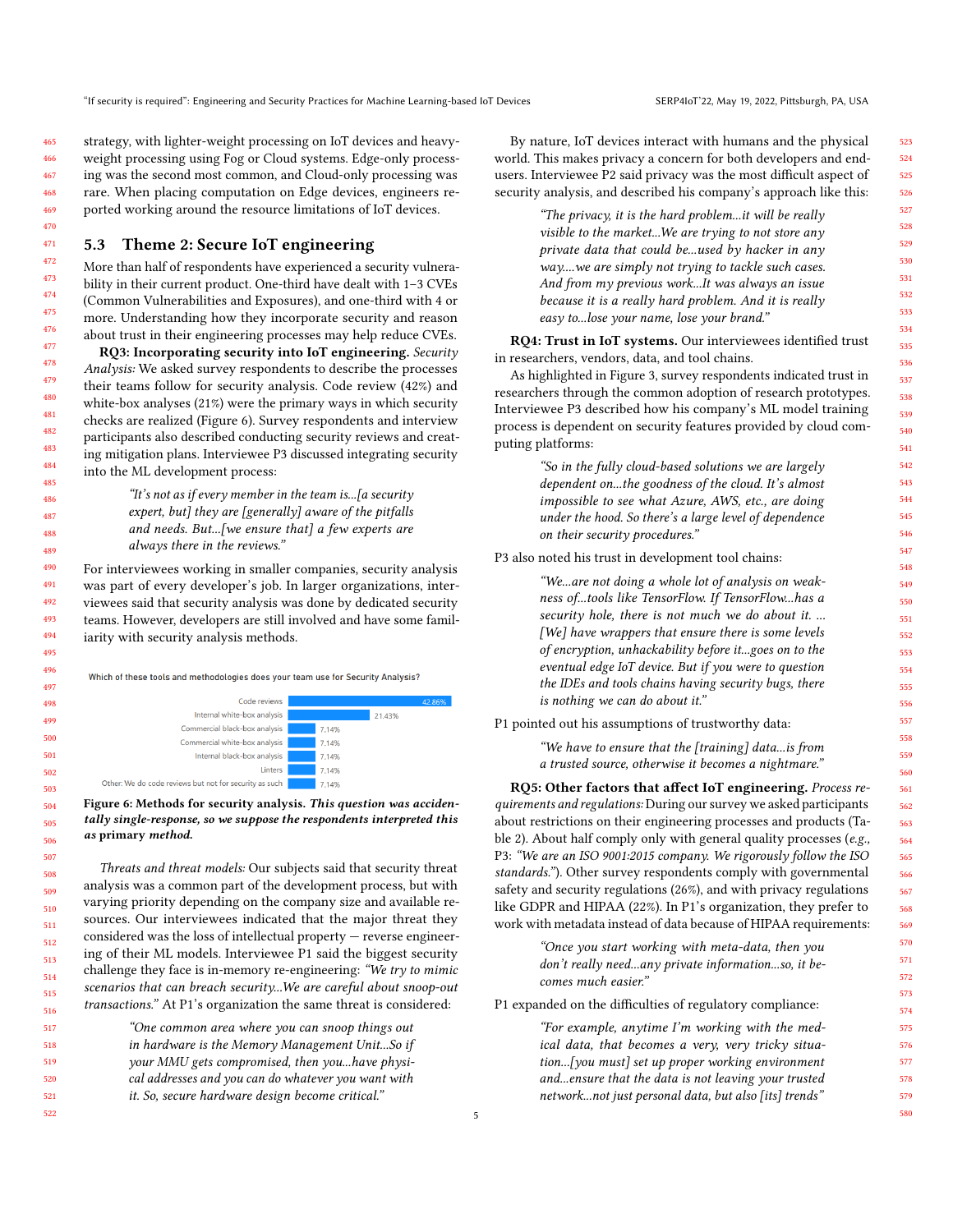<span id="page-5-0"></span>Table 2: Survey data on process requirements and regulations

| What regulations do you have to comply with during your software<br>development process?                                       | Proportion |  |
|--------------------------------------------------------------------------------------------------------------------------------|------------|--|
| General engineering processes like ISO XXX                                                                                     | 44%        |  |
| Governmental privacy regulations like GDPR / HIPAA / FERPA                                                                     | 26%        |  |
| Governmental safety / security regulations like the IoT Cybersecurity<br>Improvement Act (requires following NIST guidelines). | 22%        |  |
| Security engineering processes like OWASP SAMM.                                                                                | 7%         |  |

Engineering Cost: Several of our subjects pointed out a balance between security and engineering cost. A survey respondent wrote that the most challenging aspect is:

> "Addressing vulnerabilities properly...within the project budget...[and] supporting cryptographic functionality for encryption, storage, data transmission, and key/certificate management."

Interviewee P2 observed that user visibility may justify engineering costs:

> "First of all you must decide if security is required. If you push security to a level that is hard to maintain, and it is adding significant value to the Bill Of Materials cost, then it is a question if it will be accepted by the market. I believe, the argument about security is if it will be visible to the user."

Interviewee P1 observed that his company invests security resources non-uniformly, with less effort in analyzing software that they release open-source:

> "When we do an open-source release, we don't worry much about it...any shortcomings we get notified very quickly by the open-source community and we can fix it. Of course, it is not a good thing to release something insecure to open-source which is not adequately tested or verified...We mainly ensure that previous occurrences of security breaches are tested and we make it part of the design process."

#### 6 DISCUSSION

638

#### 6.1 Comparison to prior findings

Our findings overlapped with prior knowledge in many aspects. In terms of development tools, our participants followed industrywide practices such as using ML frameworks like TensorFlow and PyTorch and development toolchains based on the Visual Studio/- Code IDEs. Our participants follow iterative development processes. The use of hybrid Edge-Cloud architectures is widespread. Power, memory constraints, and computational constraints are known to be major challenges within IoT systems. Our participants are aware of security issues such as data poisoning.

630 631 632 633 634 635 636 637 The main difference between the research literature and our findings is the discussion of engineering cost. Our participants perhaps especially those in consumer electronics — reduce security for cheaper production costs. Similarly, there are many interesting methods of emulation, load-balancing, and system validation proposed in the research literature, but most respondents' organizations do not use these methods. Unlike researchers' goals of unbreakable systems, our subjects balance how much security is

possible (relative to its engineering cost) and required (relative to market demand). The research literature generally does not consider the engineering cost of proposed techniques. Lastly, the many sources of unverified trust — open-source code, academic research, and development toolchains — was greater than what we understood in the literature.

#### 6.2 Advice for practitioners

Our study revealed a significant gap between how the academic community and industry perceive IoT security. This suggests potential value in cybersecurity workforce development [\[7\]](#page-6-16). Outside academia, government guidelines (e.g., from US-NIST [\[5\]](#page-6-17) and EU-ENISA [\[3\]](#page-6-18)) describe secure development lifecycles. NIST [\[6\]](#page-6-19) recommends a thorough study on the customers, users, expected use cases, security risks, and goals during planning, execution, and post-deployment. Our subjects did not describe such a process.

Given the success of automated code analysis methods such as static analysis, black-box and grey-box fuzzing in identifying system vulnerabilities in IT software, we were surprised by practitioners' continued emphasis on code review and white-box analysis in their IoT systems. We recommend practitioners integrate such methods into their product development process [\[44\]](#page-7-40).

### 6.3 Future work for researchers

Based on the challenges faced by the practitioners we studied, we suggest three directions for future research.

First, the IoT domain is characterized by tight profit margins and low-cost parts. Many of our research subjects were therefore concerned about the engineering cost of securing IoT devices. It would be helpful for researchers to offer engineering cost-aware security processes suited to the constraints of IoT systems engineering, and practical measurements of this cost. Past research works primarily focus on trade-offs between security and resource costs, such as operation delay and energy [\[19,](#page-6-20) [65\]](#page-7-41). Our work identifies the importance of considering engineering costs, not just the runtime implications. Our work also complements ongoing research to help consumers understand how security affects the cost of commodity IoT devices [\[32\]](#page-7-42).

Second, practitioners leverage open science and open-source software for their ML modeling and their development toolchains. This accelerates development, but introduces substantial risk. For ML, we recommend that ML researchers carefully document their research prototypes and the limitations of their work, and that they can achieve broader impact by participating in community efforts to develop exemplary ML models (e.g., TorchVision [\[52\]](#page-7-43) and the TensorFlow Model Garden [\[62\]](#page-7-44)). Additional studies of how best to reproduce and transfer ML knowledge will be helpful [\[13,](#page-6-15) [17,](#page-6-21) [37\]](#page-7-45). More broadly, given the reliance of our participants on open-source tools, trustworthy software supply chains will improve the safety and security of IoT systems [\[64\]](#page-7-46).

Third, the difficulties experienced by practitioners in following the compliance restrictions and regulations identified in Table [2](#page-5-0) poses a potential research area. For example, researchers could study the impact of security compliance on security outcomes of IoT applications, and the tradeoff with engineering cost.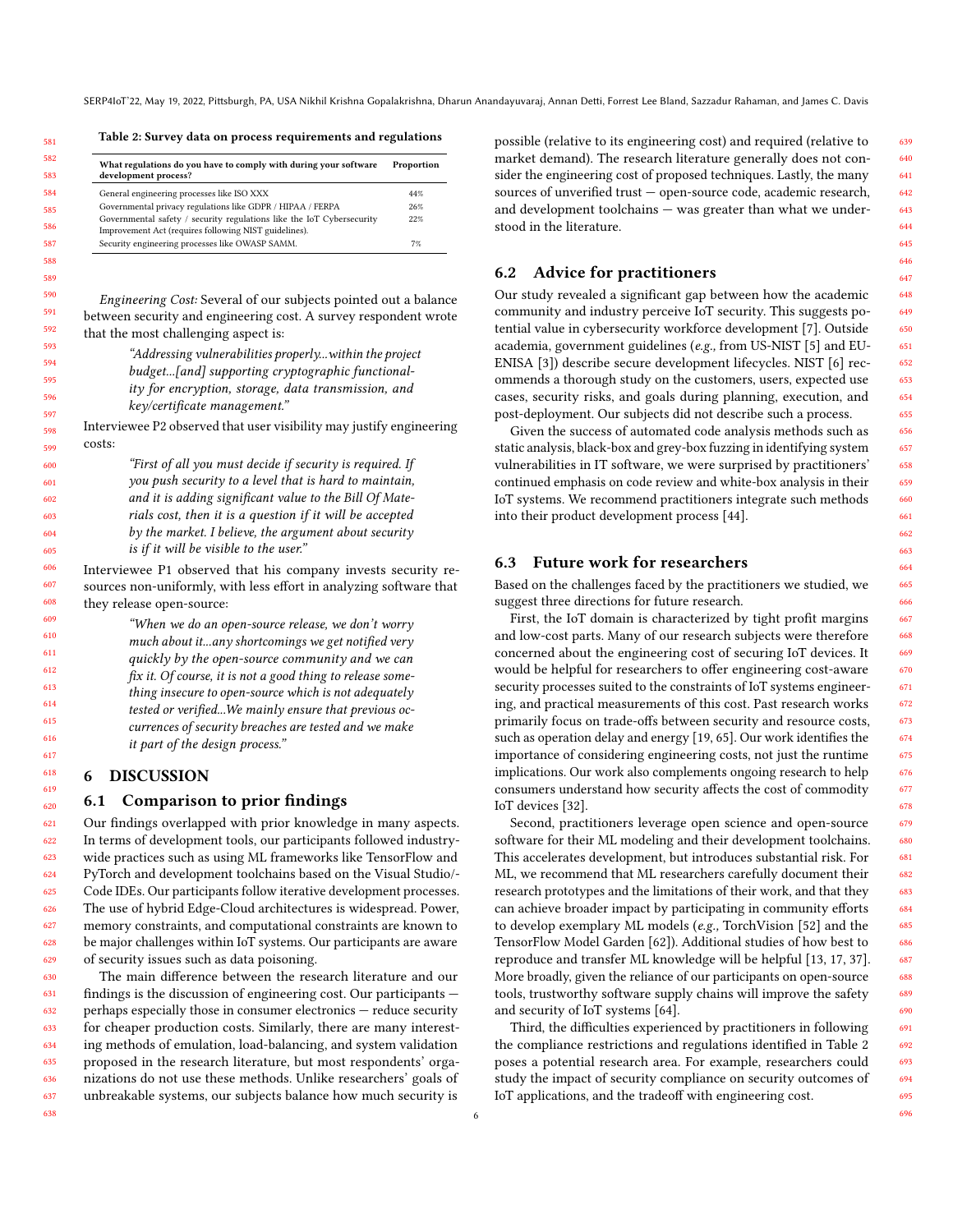"If security is required": Engineering and Security Practices for Machine Learning-based IoT Devices SERP4IoT'22, May 19, 2022, Pittsburgh, PA, USA

## 7 THREATS TO VALIDITY

Construct validity: Our survey instrument and interview protocol were intended as direct measures of the constructs of interest (i.e., engineering practices), and we used pilot studies as a check.

Internal validity: Our study reports on practices without inferences about cause and effect, so internal validity is not a concern.

External validity: The primary limitation of our study is in its external validity, i.e., generalizability. Our goal was to describe current practices in IoT engineering, focused on machine learning and cybersecurity. As is common with studies of this kind, we used a human-subjects method with a self-report design, which assumes the respondents were truthful. Beyond the trustworthiness of our data, we emphasize that we had relatively few survey responses (N=25). We cannot claim saturation; our results are likely not representative of the entire state of practice. In addition, 40.9% of the survey respondents identified as students for their current position, and their responses might not reflect the practices in the industry. As mitigating factors, our survey reached participants from several industry sectors, and our interview subjects included experts with a long tenure in industry and experience at several companies.

## 8 CONCLUSION

In this research attempted to broaden the existing understanding of IoT engineering practices related to machine learning and cybersecurity. Through our survey and interviews, we found that the main challenge engineers face when creating an IoT product is balancing among engineering cost, performance, trust, and security. We found that organizations place unverified trust in open-source and academic resources; going so far as to incorporate academic prototypes of ML techniques into their IoT products. Cybersecurity investment varies based on resources, engineering cost and organizational priorities; one organization even explicitly relies on the open-source community to find vulnerabilities in their software. Practitioners have not yet adopted academic research in engineering practices and government recommendations that might address some of their problems. In the future, we recommend that software engineering and cybersecurity researchers incorporate engineering cost considerations into their work, as this was a concern raised by many of our research subjects.

## DATA AVAILABILITY

An artifact is available with the data collection instruments, survey data, and interview transcripts. See [https://doi.org/10.5281/zenodo.](https://doi.org/10.5281/zenodo.6383066) [6383066.](https://doi.org/10.5281/zenodo.6383066)

# RESEARCH ETHICS

The study was approved by our institution's IRB.

#### REFERENCES

- <span id="page-6-4"></span>[1] 2016. Hackers Used New Weapons to Disrupt Major Websites Across U.S. [https:](https://www.nytimes.com/2016/10/22/business/internet-problems-attack.html) [//www.nytimes.com/2016/10/22/business/internet-problems-attack.html.](https://www.nytimes.com/2016/10/22/business/internet-problems-attack.html) Accessed June 08, 2021.
- <span id="page-6-9"></span>[2] 2016. A Primer on Continuous Delivery. [https://feeney.mba/a-primer-on](https://feeney.mba/a-primer-on-continuous-delivery.html)[continuous-delivery.html](https://feeney.mba/a-primer-on-continuous-delivery.html)
- <span id="page-6-18"></span>[3] 2017. Baseline Security Recommendations for IoT. [https://www.enisa.europa.](https://www.enisa.europa.eu/publications/baseline-security-recommendations-for-iot) [eu/publications/baseline-security-recommendations-for-iot.](https://www.enisa.europa.eu/publications/baseline-security-recommendations-for-iot) Accessed June 09, 2021.
- <span id="page-6-3"></span>[4] 2017. Your Roomba May Be Mapping Your Home, Collecting Data That Could Be Shared. [https://www.nytimes.com/2017/07/25/technology/roomba-irobot](https://www.nytimes.com/2017/07/25/technology/roomba-irobot-data-privacy.html)[data-privacy.html.](https://www.nytimes.com/2017/07/25/technology/roomba-irobot-data-privacy.html) Accessed June 08, 2021.
- <span id="page-6-17"></span>[5] 2019. IoT Device Cybersecurity Capability Core Baseline. [https://nvlpubs.nist.](https://nvlpubs.nist.gov/nistpubs/ir/2020/NIST.IR.8259A.pdf) [gov/nistpubs/ir/2020/NIST.IR.8259A.pdf.](https://nvlpubs.nist.gov/nistpubs/ir/2020/NIST.IR.8259A.pdf) Accessed June 09, 2021.
- <span id="page-6-19"></span>2020. Foundational Cybersecurity Activitiesfor IoT Device Manufacturers. [https:](https://nvlpubs.nist.gov/nistpubs/ir/2020/NIST.IR.8259.pdf) [//nvlpubs.nist.gov/nistpubs/ir/2020/NIST.IR.8259.pdf.](https://nvlpubs.nist.gov/nistpubs/ir/2020/NIST.IR.8259.pdf) Accessed June 09, 2021.
- <span id="page-6-16"></span>[7] 2020. IoT Non-Technical Supporting Capability Core Baseline. [https://nvlpubs.](https://nvlpubs.nist.gov/nistpubs/ir/2020/NIST.IR.8259b-draft.pdf) [nist.gov/nistpubs/ir/2020/NIST.IR.8259b-draft.pdf.](https://nvlpubs.nist.gov/nistpubs/ir/2020/NIST.IR.8259b-draft.pdf) Accessed June 09, 2021.
- <span id="page-6-1"></span>[8] 2020. System brings deep learning to "internet of things" devices. [https://news.](https://news.mit.edu/2020/iot-deep-learning-1113) [mit.edu/2020/iot-deep-learning-1113.](https://news.mit.edu/2020/iot-deep-learning-1113)
- <span id="page-6-10"></span>[9] Yasemin Acar, Christian Stransky, Dominik Wermke, Charles Weir, Michelle L. Mazurek, and Sascha Fahl. 2017. Developers Need Support, Too: A Survey of Security Advice for Software Developers. Proceedings - IEEE Cybersecurity Development Conference, SecDev (2017).<https://doi.org/10.1109/SecDev.2017.17>
- <span id="page-6-14"></span>[10] Deniz Akdur, Vahid Garousi, and Onur Demirörs. 2018. A survey on modeling and model-driven engineering practices in the embedded software industry. Journal of Systems Architecture 91 (2018), 62–82. [https://doi.org/10.1016/j.sysarc.](https://doi.org/10.1016/j.sysarc.2018.09.007) [2018.09.007](https://doi.org/10.1016/j.sysarc.2018.09.007)
- <span id="page-6-13"></span>[11] Sultan Alharby, Nick Harris, Alex Weddell, and Jeff Reeve. 2018. The Security Trade-offs in Resource Constrained Nodes for IoT Application. International Journal of Electrical, Electronic and Communication Sciences: 11.0. 12, 1 (2018), 56–63. [https://www.researchgate.net/publication/322747058%0Ahttp://www.](https://www.researchgate.net/publication/322747058%0Ahttp://www.waset.org/downloads/15/papers/18ae010177.pdf) [waset.org/downloads/15/papers/18ae010177.pdf](https://www.researchgate.net/publication/322747058%0Ahttp://www.waset.org/downloads/15/papers/18ae010177.pdf)
- <span id="page-6-5"></span>[12] Omar Alrawi, Chaz Lever, Manos Antonakakis, and Fabian Monrose. 2019. SoK: Security Evaluation of Home-Based IoT Deployments. In 2019 IEEE Symposium on Security and Privacy, SP.
- <span id="page-6-15"></span>[13] Saleema Amershi, Andrew Begel, Christian Bird, Robert DeLine, Harald Gall, Ece Kamar, Nachiappan Nagappan, Besmira Nushi, and Thomas Zimmermann. 2019. Software Engineering for Machine Learning: A Case Study. In International Conference on Software Engineering: Software Engineering in Practice. [https:](https://doi.org/10.1109/ICSE-SEIP.2019.00042) [//doi.org/10.1109/ICSE-SEIP.2019.00042](https://doi.org/10.1109/ICSE-SEIP.2019.00042)
- <span id="page-6-11"></span>[14] Hala Assal and Sonia Chiasson. 2019. "Think secure from the beginning": A survey with software developers. Conference on Human Factors in Computing Systems - Proceedings (2019).<https://doi.org/10.1145/3290605.3300519>
- <span id="page-6-0"></span>[15] Luigi Atzori, Antonio Iera, and Giacomo Morabito. 2010. The Internet of Things: A survey. Computer Networks (2010). [https://doi.org/10.1016/j.comnet.2010.05.](https://doi.org/10.1016/j.comnet.2010.05.010) [010](https://doi.org/10.1016/j.comnet.2010.05.010)
- <span id="page-6-2"></span>[16] Saurabh Bagchi, Tarek F. Abdelzaher, Ramesh Govindan, Prashant Shenoy, Akanksha Atrey, Pradipta Ghosh, and Ran Xu. 2020. New Frontiers in IoT: Networking, Systems, Reliability, and Security Challenges. IEEE Internet of Things
- <span id="page-6-21"></span>Journal 7, 12 (2020), 11330–11346.<https://doi.org/10.1109/JIOT.2020.3007690> [17] Vishnu Banna, Akhil Chinnakotla, and et al. 2021. An Experience Report on Machine Learning Reproducibility: Guidance for Practitioners and TensorFlow Model Garden Contributors. arXiv (2021).
- <span id="page-6-6"></span>[18] Iulia Bastys, Musard Balliu, and Andrei Sabelfeld. 2018. If This Then What?: Controlling Flows in IoT Apps. In Conference on Computer and Communications Security, CCS.
- <span id="page-6-20"></span>[19] Chiara Bodei, Stefano Chessa, and Letterio Galletta. 2019. Measuring Security in IoT Communications. Theoretical Computer Science 764 (April 2019), 100–124. <https://doi.org/10.1016/j.tcs.2018.12.002>
- <span id="page-6-7"></span>[20] Will Brackenbury, Abhimanyu Deora, Jillian Ritchey, Jason Vallee, Weijia He, Guan Wang, Michael L. Littman, and Blase Ur. 2019. How Users Interpret Bugs in Trigger-Action Programming. In Conference on Human Factors in Computing Systems CHI.
- [21] Z. Berkay Celik, Earlence Fernandes, Eric Pauley, Gang Tan, and Patrick D. McDaniel. 2019. Program Analysis of Commodity IoT Applications for Security and Privacy: Challenges and Opportunities. ACM Comput. Surv. 52, 4 (2019).
- [22] Z. Berkay Celik, Patrick D. McDaniel, Gang Tan, Leonardo Babun, and A. Selcuk Uluagac. 2019. Verifying Internet of Things Safety and Security in Physical Spaces. IEEE Secur. Priv. 17, 5 (2019).
- <span id="page-6-8"></span>[23] Z. Berkay Celik, Gang Tan, and Patrick D. McDaniel. 2019. IoTGuard: Dynamic Enforcement of Security and Safety Policy in Commodity IoT. In 26th Annual Network and Distributed System Security Symposium, NDSS.
- <span id="page-6-12"></span>[24] Mengsu Chen, Felix Fischer, Na Meng, Xiaoyin Wang, and Jens Grossklags. 2019. How reliable is the crowdsourced knowledge of security implementation?. In International Conference on Software Engineering (ICSE).